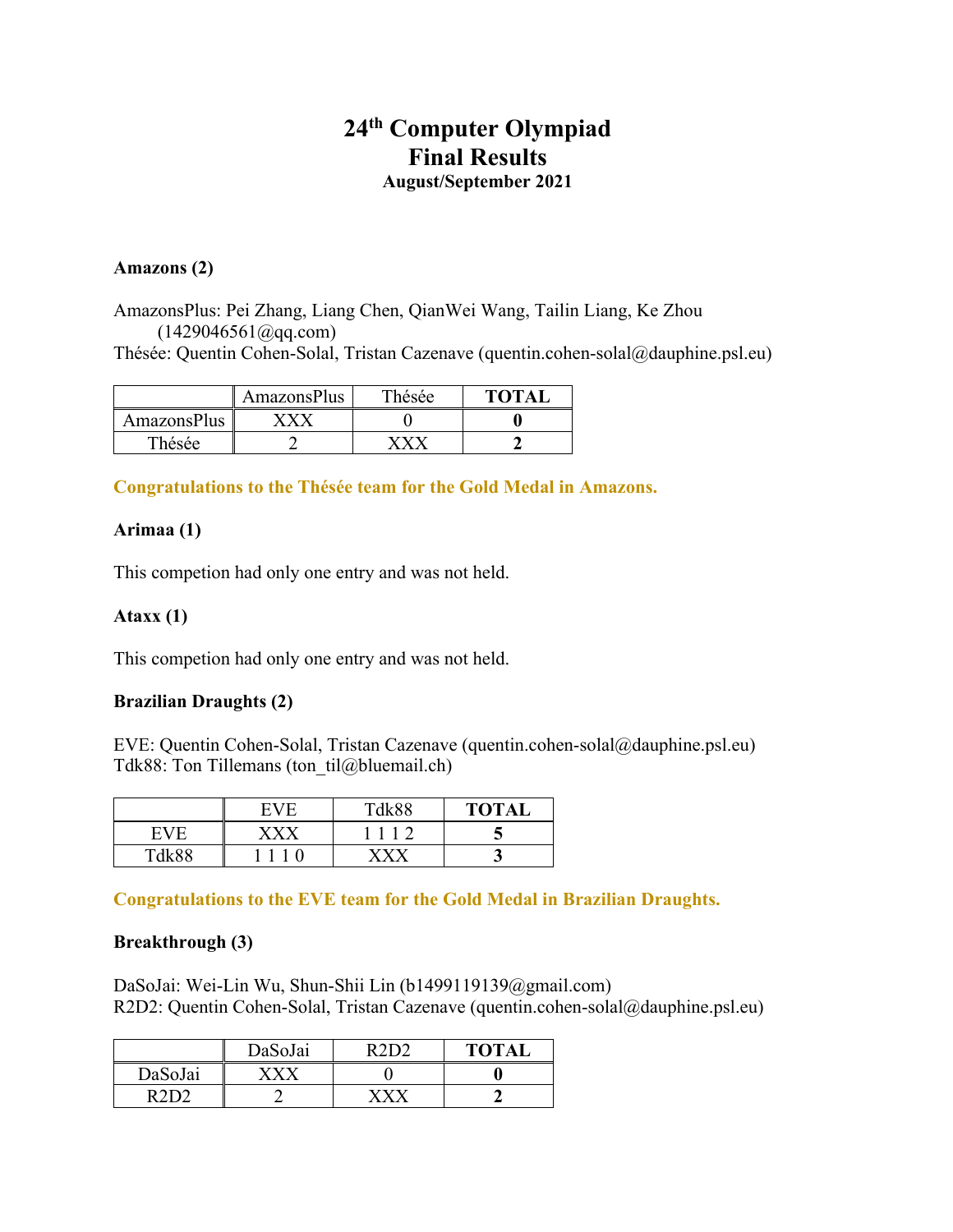# **Congratulations to the R2D2 team for the Gold Medal in Breakthrough.**

## **Canadian Draughts (3)**

T-900-Cameron: Quentin Cohen-Solal, Tristan Cazenave (quentin.cohen-solal@dauphine.psl.eu) Tdkcan: Ton Tillemans (ton til@bluemail.ch)

|               | Tdkcan<br>$T-900-$ |  | <b>TOTAL</b> |
|---------------|--------------------|--|--------------|
|               | Cameron            |  |              |
| T-900-Cameron | x x x              |  |              |
| Tdkcan        | 0 0 0 0            |  |              |

## **Congratulations to the T-900-Cameron team for the Gold Medal in Canadian Draughts.**

#### Chinese Checkers (1)

This competion had only one entry and was not held.

#### **Chinese Chess (2)**

Shiga: Ming-Cheng Cheng, Shi-Jim Yen (sjyen@mail.ndhu.edu.tw) Stratar: Quentin Cohen-Solal, Tristan Cazenave (quentin.cohen-solal@dauphine.psl.eu)

|                | 100 | Stratar | <b>TOTAL</b> |
|----------------|-----|---------|--------------|
|                |     | - 1     |              |
| <b>Stratar</b> | )-2 |         |              |

**Congratulations to the Shiga team for the Gold Medal in Chinese Chess.**

#### **Chinese Dark Chess (6)**

CLAP\_CDC: Chu-Hsuan Hsueh, Yuan-Hao Chen, Wen-Jie Tseng, I-Chen Wu  $(h<sub>suchch</sub>( $\omega$ )<sub>ai</sub>st.ac.jp)$ DarkCheese: Ping Chun Chen, Hsuan Yu Yaung, Chang Chih Yuan (a86107tommy@gmail.com) DarkKnight: Chu-Hsuan Hsueh, Wen-Jie Tseng, I-Chen Wu (hsuehch@jaist.ac.jp) PupilDarkChess: Cheng Yueh, Hung-Jui Chang (changhungjui@gmail.com) Yahari: Jr-Chang Chen, You-Cheng Syu, Gang-Yu Fan, Ting-Yu Lin, Tsan-sheng Hsu, Hsuan-Yu Wang (tt40616@gmail.com) Yanyu2.0: Yu-Yan Wang (d04405054@ems.npu.edu.tw)

|                   | CLAP      | Dark   | Dark   | Pupil-           | Yahari | Yanyu2.0 | <b>TOTAL</b>          |
|-------------------|-----------|--------|--------|------------------|--------|----------|-----------------------|
|                   | $\rm CDC$ | Cheese | Knight | <b>DarkChess</b> |        |          |                       |
| $\rm CDC$<br>CLAP | XXX       | ∽      |        |                  |        |          |                       |
| DarkCheese        |           | XXX    |        |                  | U.J    |          | 2 <sub>1</sub><br>4.J |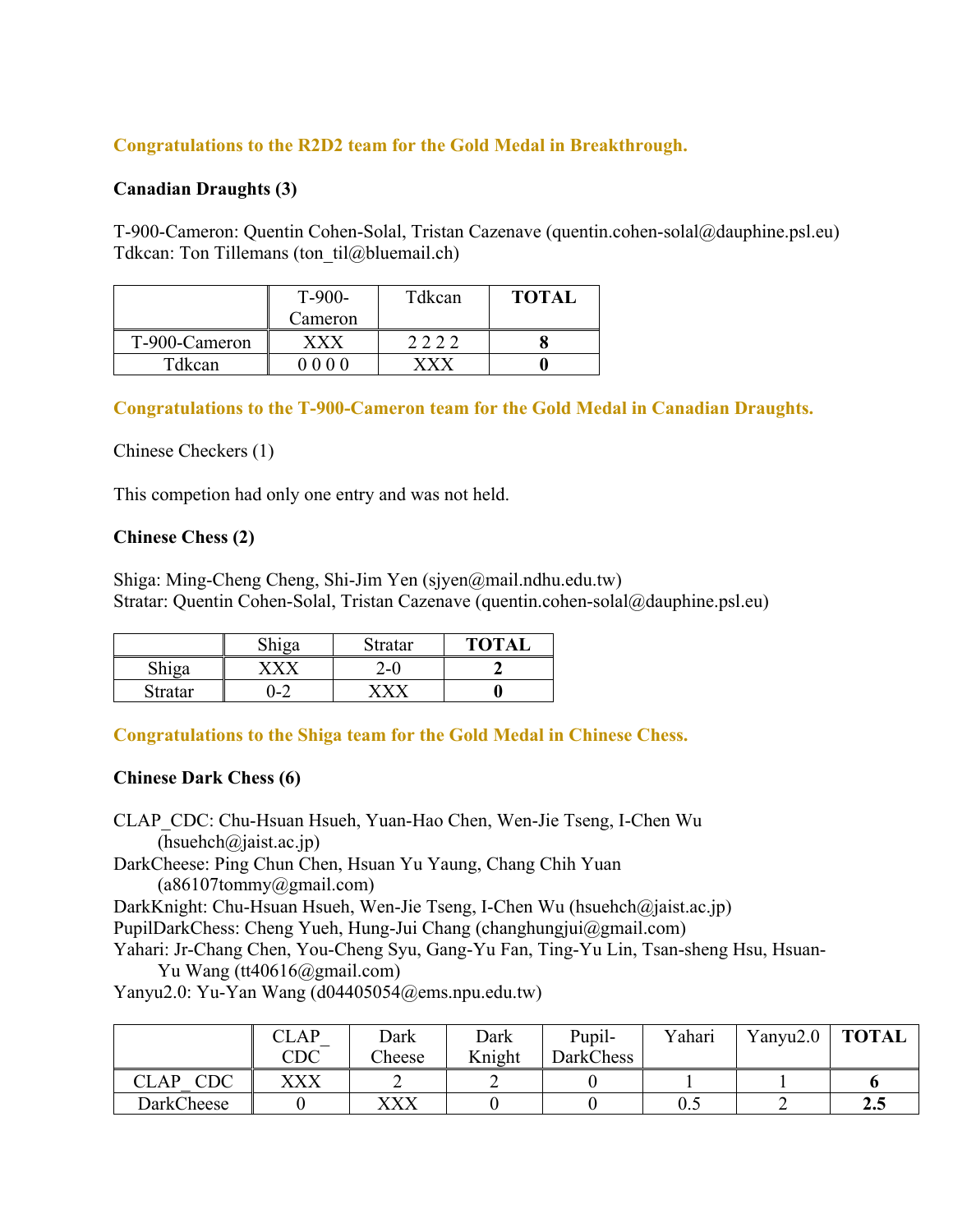| DarkKnight |     | ${\bf v}{\bf v}{\bf v}$ |     |     | ⊥ • J | 71<br>ن ر |
|------------|-----|-------------------------|-----|-----|-------|-----------|
| Pupil-     |     |                         | XXX |     |       |           |
| DarkChess  |     |                         |     |     |       |           |
| Yahari     | 1.J |                         |     | XXX |       | 4.3       |
| Yanyu2.0   |     | ∪.∪                     |     |     | XXX   | 1.J       |

**Congratulations to the PupilDarkChess team for the Gold Medal in Chinese Dark Chess. Congratulations to the DarkKnight team for the Silver Medal in Chinese Dark Chess. Congratulations to the CLAP\_CDC team for the Bronze Medal in Chinese Dark Chess.**

# **Clobber (1)**

This competion had only one entry and was not held.

# **Connect6 (4)**

Bernard-Lowe: Quentin Cohen-Solal, Tristan Cazenave (quentin.cohen-solal@dauphine.psl.eu) CLAP\_Connect6: Shao-Xiong Zheng, Wei-yuan Hsu, Yuan-Hao Chen, I-Chen Wu

(a84959947mp45@gmail.com) Explorer: Yihao Wu, Miao Su, Xiaorui Li, Ke Zhou (1533176590@qq.com) HPS6: Yu-Chang Lin, Shun-Shii Lin (yuchang103@gmail.com)

|                      | Bernard-   | <b>CLAP</b> | Explorer   | HPS <sub>6</sub> | <b>TOTAL</b> |
|----------------------|------------|-------------|------------|------------------|--------------|
|                      | Lowe       | Connect6    |            |                  |              |
| Bernard-             | <b>XXX</b> |             |            |                  |              |
| Lowe                 |            |             |            |                  |              |
| <b>CLAP</b>          |            | <b>XXX</b>  |            |                  |              |
| Connect <sub>6</sub> |            |             |            |                  |              |
| Explorer             |            |             | <b>XXX</b> |                  |              |
| HPS6                 |            |             |            | <b>XXX</b>       |              |

**Congratulations to the CLAP\_Connect6 team for the Gold Medal in Connect6. Congratulations to the Bernard-Lowe team for the Silver Medal in Connect6. Congratulations to the Explorer team for the Bronze Medal in Connect6.**

# **Dice Shogi (1)**

This competion had only one entry and was not held.

# **Draughts (3)**

Tdking: Ton Tillemans (ton til@bluemail.ch) Tornado: Frank Mesander (f.mesander@xs4all.nl) Zoe-A: Quentin Cohen-Solal, Tristan Cazenave (quentin.cohen-solal@dauphine.psl.eu)

| kino<br>1К | ornado | $\cap$ e- $\cdot$ | $\sqrt{2}$<br>т.<br>$\sim$<br>$\overline{ }$ | OFF<br>DТ<br>$\mathcal{L}$ |
|------------|--------|-------------------|----------------------------------------------|----------------------------|
|            |        |                   |                                              |                            |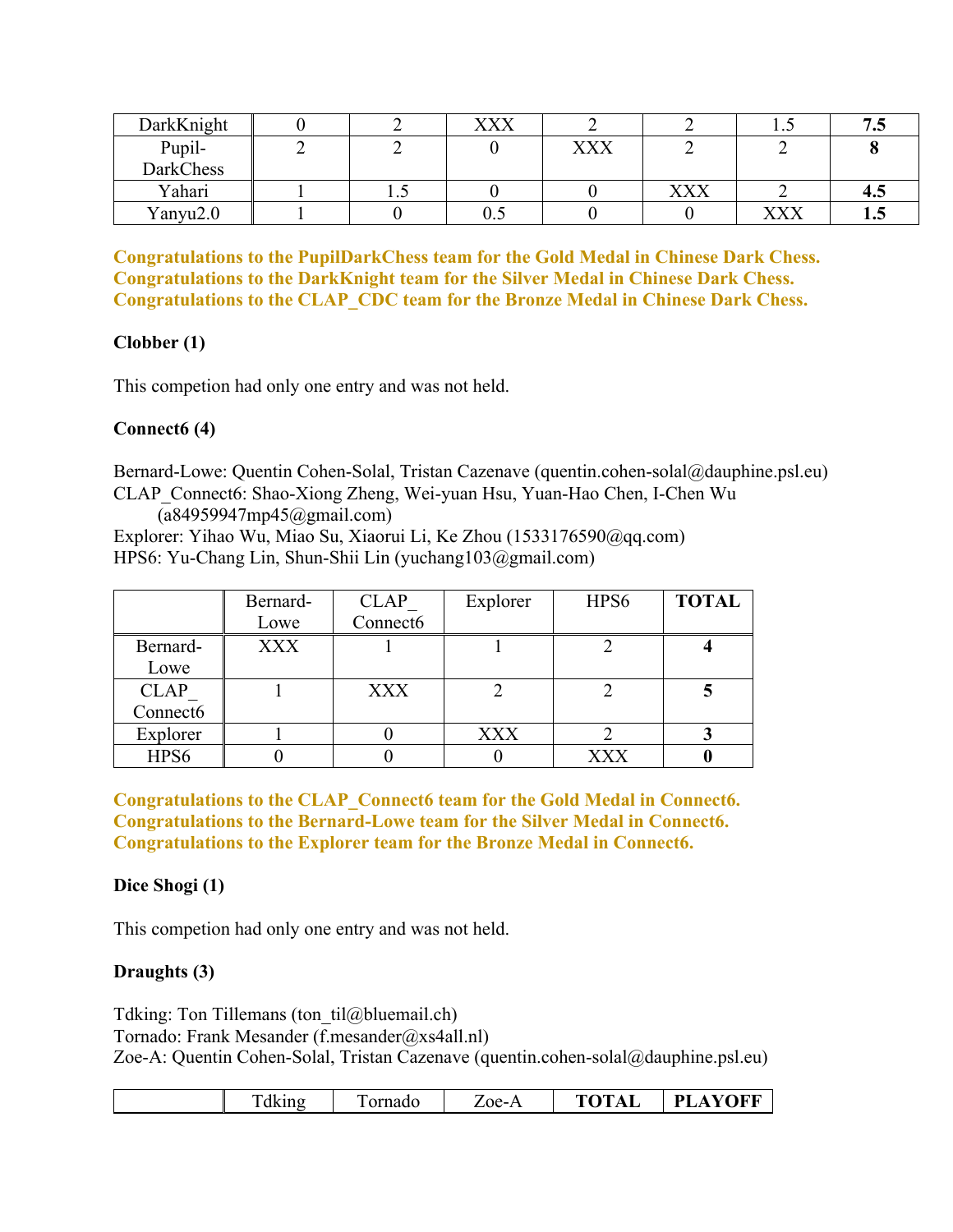| $T = 11.2$<br>Fdking              | $\mathbf{X} \mathcal{T} \mathbf{X} \mathcal{T}$ |               | <b>^^</b><br>_ _                   |   |
|-----------------------------------|-------------------------------------------------|---------------|------------------------------------|---|
| Ē<br>ornado                       |                                                 | <b>VALVAL</b> |                                    | 0 |
| $\overline{\phantom{0}}$<br>Zoe-A |                                                 |               | $\mathbf{V} \mathbf{V} \mathbf{V}$ |   |

**Congratulations to the Tdking team for the Gold Medal in Draughts. Congratulations to the Zoe-A team for the Silver Medal in Draughts.**

## **EinStein Würfelt Nicht (2)**

Reinstein: Zih-Yang Hsu (orange3111119@gmail.com) VSWTN: FangYi Chen, YiHao Wu, YunPeng Zhang, Ke Zhou (1195210454@qq.com)

|           | Reinstein |   | TOTA. |
|-----------|-----------|---|-------|
| Reinstein |           | ت |       |
|           |           |   |       |

# **Congratulations to the VSWTN team for the Gold Medal in EinStein Würfelt Nicht.**

# **Go (9x9) (3)**

CGI Go Intelligence: T.R. Wu, G.W. Chen, C.C. Shih, M.Y. Tsai, Y.S Hsu, C.J. Chen, J.H. Wu, F. Chiang, I.C. Wu (oo12374@gmail.com)

EzGo01: Lin Hung Cheng, Yi-Ting Chiang (d94021@csie.ntu.edu.tw) Sayuri: Hung Zhe Lin (cglemon000@gmail.com)

|              | CGI Go       | EzGo01 | Sayuri     | <b>TOTAL</b> |
|--------------|--------------|--------|------------|--------------|
|              | Intelligence |        |            |              |
| CGI Go       | <b>XXX</b>   | 2-0    | $2 - 0$    |              |
| Intelligence |              |        |            |              |
| EzGo01       | $0 - 2$      | XXX    | $0 - 2$    |              |
| Sayuri       | $0 - 2$      | $2-0$  | <b>YYY</b> |              |

**Congratulations to the CGI Go Intelligence team for the Gold Medal in Go (9x9). Congratulations to the Sayuri team for the Silver Medal in Go (9x9).**

# **Gomoku (1)**

This competion had only one entry and was not held.

# **Havannah (8x8) (2)**

Doombot-8: Quentin Cohen-Solal, Tristan Cazenave (quentin.cohen-solal@dauphine.psl.eu) NDHUPolyGames: Shi-Jim Yen, NDHU (sjyen@mail.ndhu.edu.tw)

| Doombot-8 | NDHU-     | <b>TOTAL</b> |
|-----------|-----------|--------------|
|           | PolyGames |              |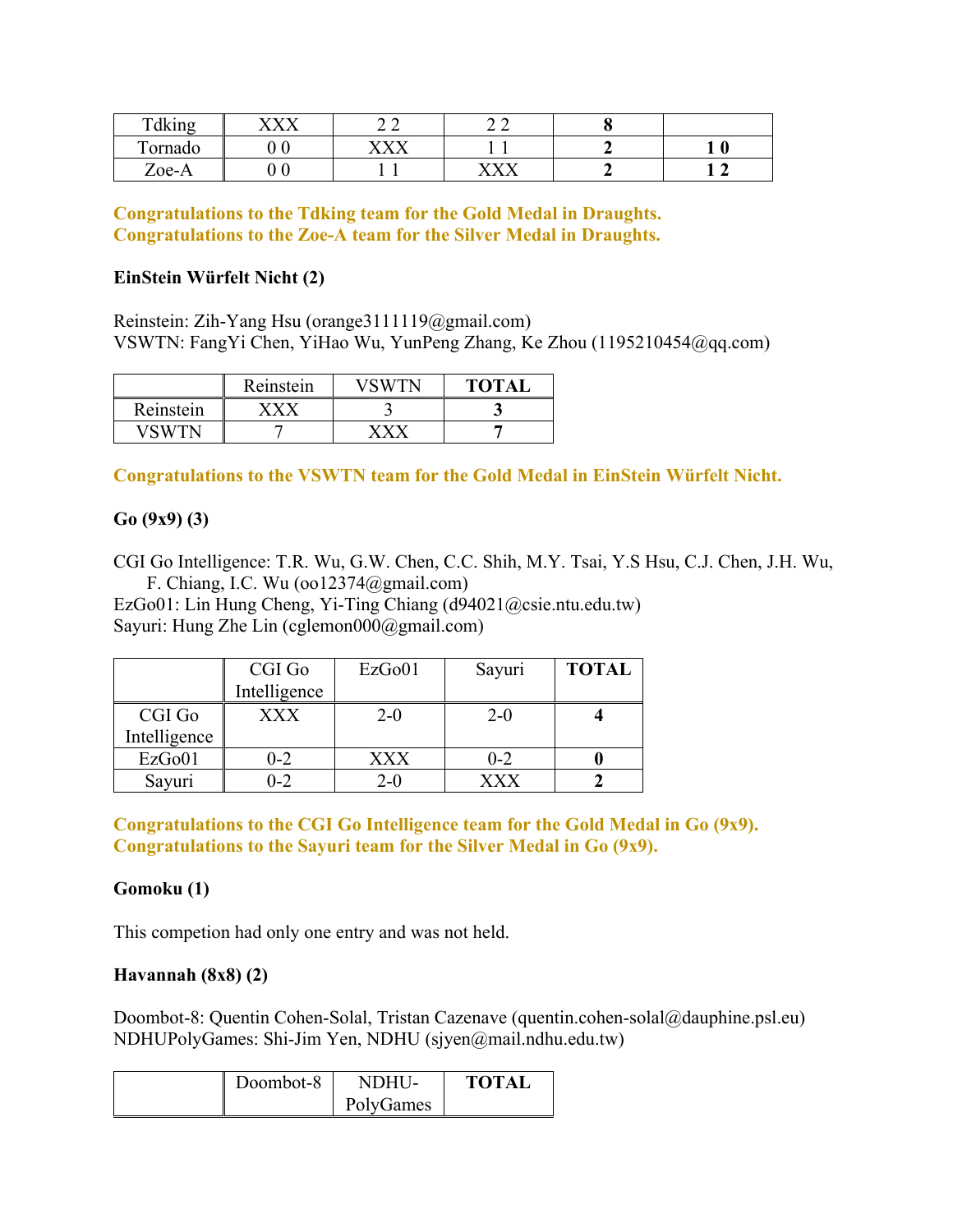| Doombot-8 |  |  |
|-----------|--|--|
| NDHU-     |  |  |
| PolyGames |  |  |

**Congratulations to the Doombot-8 team for the Gold Medal in Havannah (8x8).**

# **Havannah (10x10) (2)**

Doombot-10: Quentin Cohen-Solal, Tristan Cazenave (quentin.cohen-solal@dauphine.psl.eu) NDHUPolyGames: Shi-Jim Yen, NDHU (sjyen@mail.ndhu.edu.tw)

|                    | Doombot-<br>10 | NDHU-<br>PolyGames | <b>TOTAL</b> |
|--------------------|----------------|--------------------|--------------|
| Doombot-           | <b>XXX</b>     |                    |              |
| NDHU-<br>PolyGames |                | XXX                |              |

**Congratulations to the Doombot-10 team for the Gold Medal in Havannah (10x10).**

# **Hex (11x11) (2)**

import \*: BoChen Han, HaoQuan Zhai, KangSheng Wang, YiHao Wu, Miao Su  $(534217946@qq.com)$ 

Ultron-11: Quentin Cohen-Solal, Tristan Cazenave (quentin.cohen-solal@dauphine.psl.eu)

|           | import $*$ | Jltron-11 | <b>TOTAI</b> |
|-----------|------------|-----------|--------------|
| $import*$ |            |           |              |
| Ultron-11 |            |           |              |

**Congratulations to the Ultron-11 team for the Gold Medal in Hex (11x11).**

# **Hex (13x13) (2)**

NDHUPolyGames: Shi-Jim Yen, NDHU (sjyen@mail.ndhu.edu.tw) Ultron-13: Quentin Cohen-Solal, Tristan Cazenave (quentin.cohen-solal@dauphine.psl.eu)

|           | NDHU-                   | Ultron-13 | <b>TOTAL</b> |  |
|-----------|-------------------------|-----------|--------------|--|
|           | PolyGames               |           |              |  |
| NDHU-     | ${\bf X}{\bf X}{\bf X}$ | $0 - 2$   |              |  |
| PolyGames |                         |           |              |  |
| Ultron-13 | $2-0$                   |           |              |  |

**Congratulations to the Ultron-13 team for the Gold Medal in Hex (13x13).**

**Hex (19x19) (2)**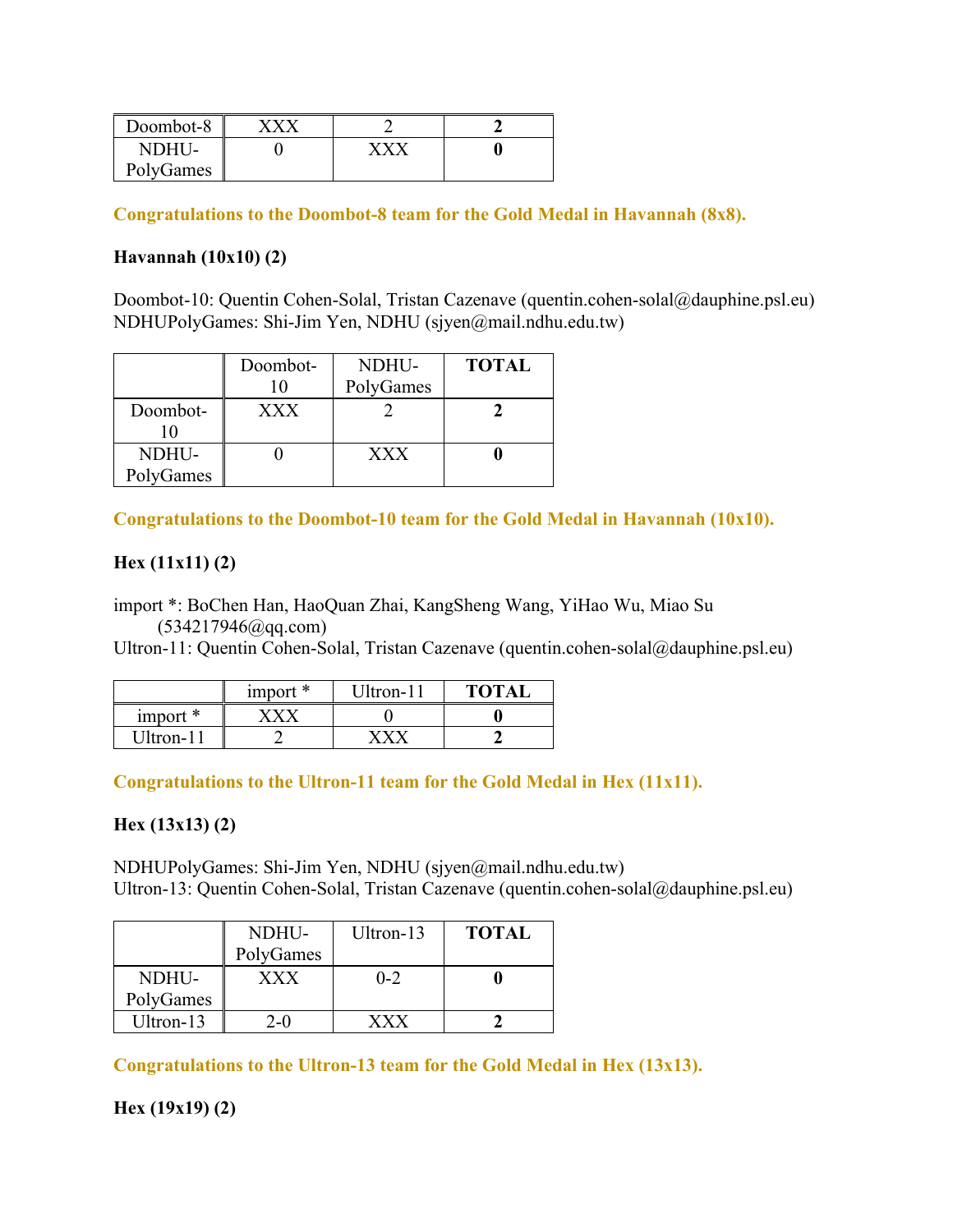NDHUPolyGames: Shi-Jim Yen, NDHU (sjyen@mail.ndhu.edu.tw) Ultron-19: Quentin Cohen-Solal, Tristan Cazenave (quentin.cohen-solal@dauphine.psl.eu)

|           | NDHU-     | Ultron-19 | <b>TOTAL</b> |  |
|-----------|-----------|-----------|--------------|--|
|           | PolyGames |           |              |  |
| NDHU-     | xxx       |           |              |  |
| PolyGames |           |           |              |  |
| Ultron-19 |           |           |              |  |

## **Congratulations to the Ultron-19 team for the Gold Medal in Hex (19x19).**

## **Kyoto Shogi (1)**

This competion had only one entry and was not held.

#### **Lines of Action (1)**

This competion had only one entry and was not held**.**

#### **Mahjong (4)**

FatesGate: Zheng-Han Yeh (s9317741@yahoo.com.tw)

Seofon: Zong-Han Lin,Yu-Chen Lin, Shun-Shii Lin (kyon951118@gmail.com) SimCat: Shih-Chieh Tang, Feng-Shen Liao, I-Chen Wu (fight5566jay@gmail.com) VeryLongCat: Shih-Chieh Tang, Li-Kai Tsuang, I-Chen Wu (fight5566jay@gmail.com)

|             | TOTAL    |
|-------------|----------|
| FatesGate   | $-69500$ |
| Seofon      | 43500    |
| SimCat      | 39000    |
| VeryLongCat | $-13000$ |

**Congratulations to the Seofon team for the Gold Medal in Mahjong. Congratulations to the SimCat team for the Silver Medal in Mahjong. Congratulations to the VeryLongCat team for the Bronze Medal in Mahjong.**

#### **MiniShogi (2)**

Megatron: Quentin Cohen-Solal, Tristan Cazenave (quentin.cohen-solal@dauphine.psl.eu) Nyanpass: Hsuan-Yu Wang (tt40616@gmail.com)

|          | Megatron | Nyanpass | <b>TOTA</b> |
|----------|----------|----------|-------------|
| Megatron |          |          |             |
| Nyanpass |          |          |             |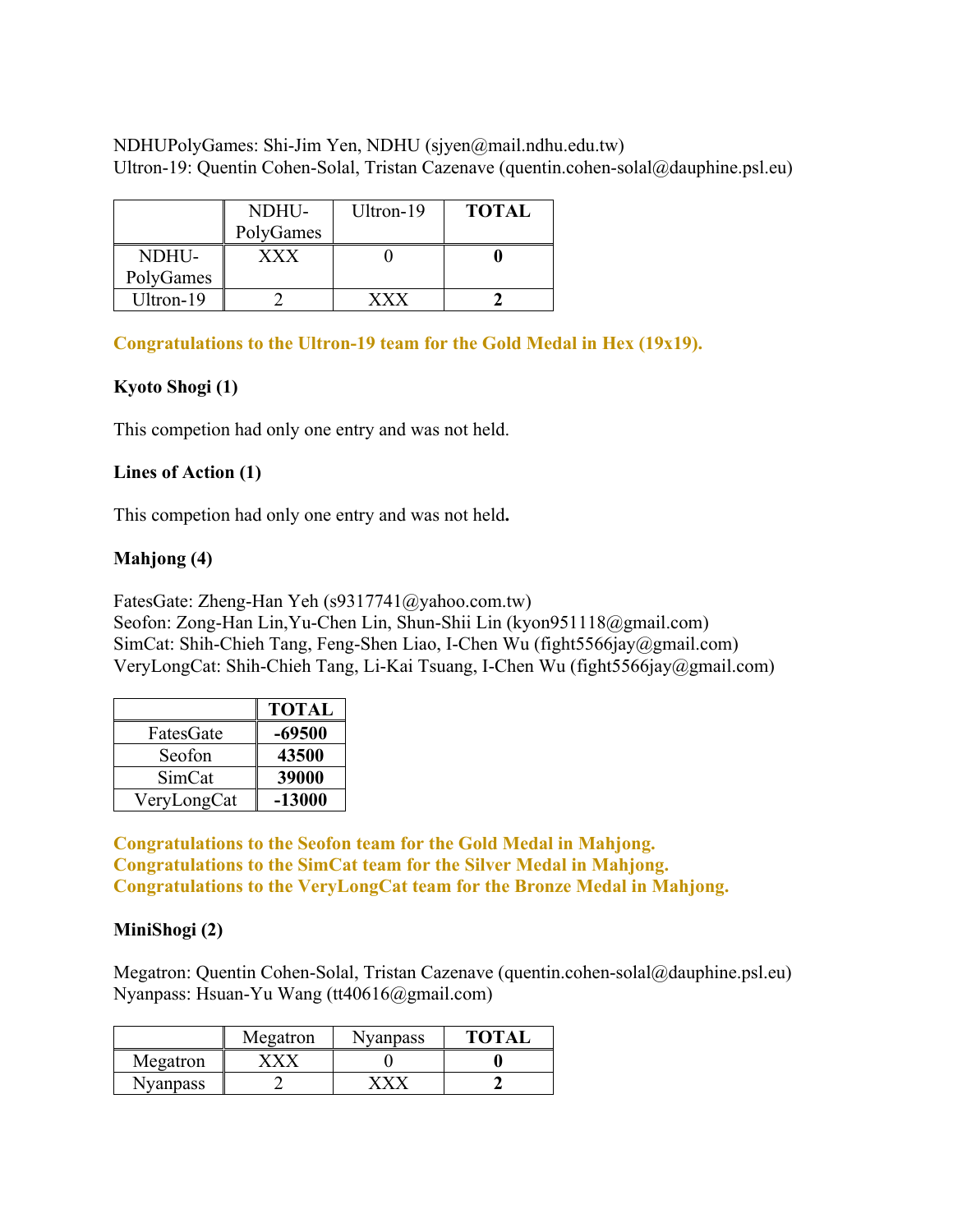# **Congratulations to the Nyanpass team for the Gold Medal in MiniShogi.**

## **Nonogram (3)**

Defense: Jia-Jun Yeh, Kuo-Chan Huang, Wei-Chiao Huang, Yan-Rong Guo, De-Rong Sung, Tzung-Shuan Tsai (tts628@gmail.com)

Requim: Yen-Chi Chen, Shun-Shii Lin (zxkyjimmy@gmail.com)

The Heirs: Jia-Jun Yeh, Kuo-Chan Huang, Wei-Chiao Huang, Yan-Rong Guo, Tzung-Shuan Tsai (tts628@gmail.com)

|           | $\#$ Solved | Time Used | Rank |
|-----------|-------------|-----------|------|
| Defense   | 1.000       | 2205.516  |      |
| Requim    | 1.000       | 1515.056  |      |
| The Heirs | 000.1       | 2065.281  |      |

**Congratulations to the Requim team for the Gold Medal in Nonogram. Congratulations to the The Heirs team for the Silver Medal in Nonogram.**

## **Othello (8x8) (3)**

DeepO: He-Chen Yan, Hsin-Hung Chou, Yi-Zong Zhang (z58774556@gmail.com) Maverick: Yen-Chi Chen, Shun-Shii Lin (zxkyjimmy@gmail.com) Réplicateur #8: Quentin Cohen-Solal, Tristan Cazenave (quentin.cohen-solal@dauphine.psl.eu)

|                | DeepO | Maverick | Réplicateur #8 | <b>TOTAL</b> |
|----------------|-------|----------|----------------|--------------|
| DeepO          |       |          |                |              |
| Maverick       |       |          | ∪.∟            | (. .         |
| Réplicateur #8 |       |          |                | ご・           |

**Congratulations to the Réplicateur #8 team for the Gold Medal in Othello (8x8). Congratulations to the Maverick team for the Silver Medal in Othello (8x8).**

# **Othello (10x10) (1)**

This competion had only one entry and was not held.

# **Outer-Open Gomoku (5)**

CLAP\_OOG: Wei-Chen Liao, Po-Wei Huang, Shao-Xiong Zheng, Yuan-Hao Chen, I-Chen Wu  $(alex10101025@gmail.com)$ 

Marvin: Quentin Cohen-Solal, Tristan Cazenave (quentin.cohen-solal@dauphine.psl.eu) Nonoku: Jiunn-Haur Chern, Shun-Shii Lin (wwes20107@gmail.com) rm -rf /\*: JiaYuan Huang, YiChen Pan, JunHong Liu, Ke Zhou (506149387@qq.com) RuiRabbit: Jui-Yu Wang, Shun-Shii Lin (rabbit922w@gmail.com)